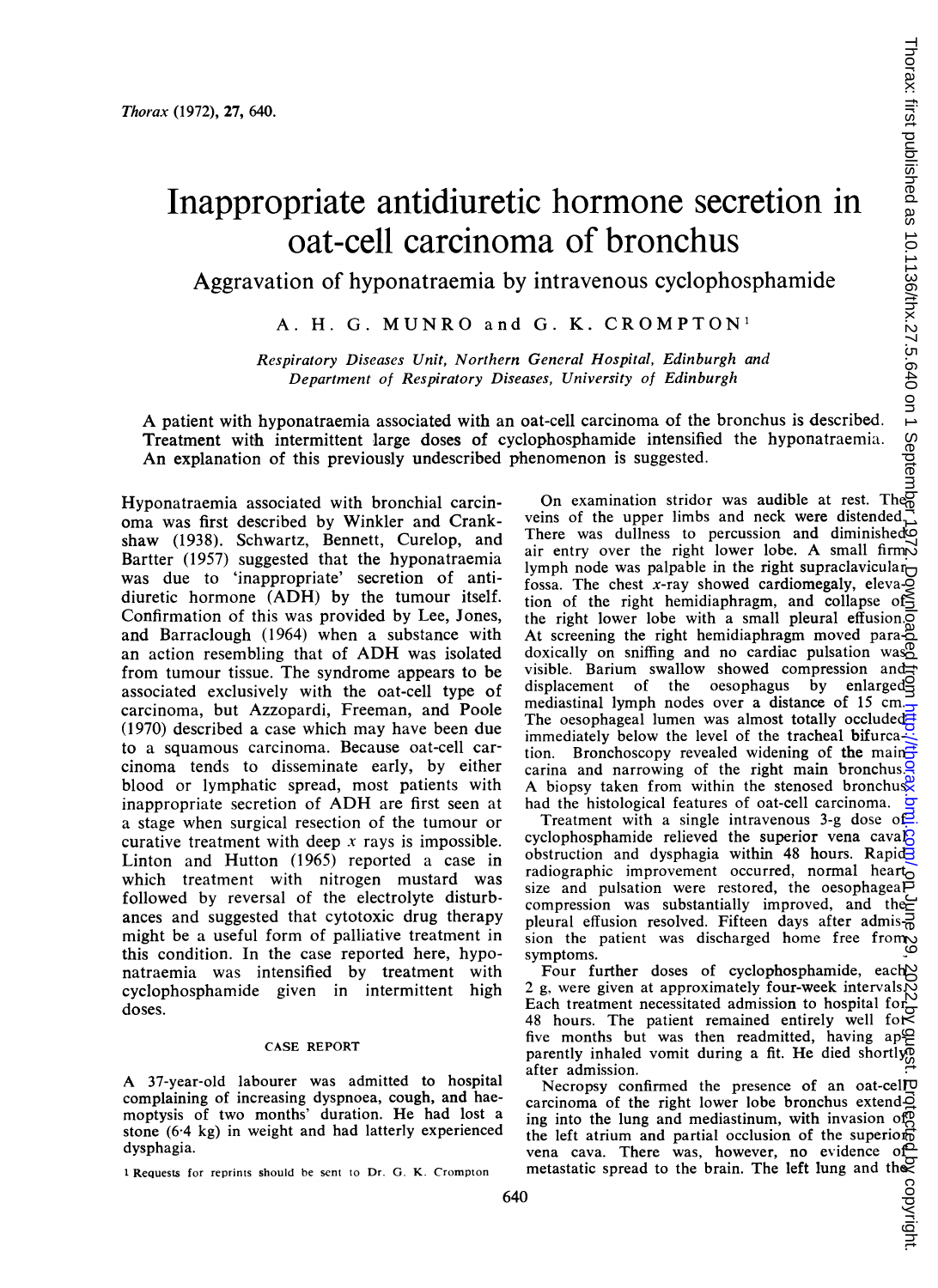

FIGURE. Effect of cyclophosphamide on serum sodium and serum osmolality.

portion of the right lung not invaded by tumour were grossly oedematous.

Before treatment was started the serum sodium was slightly subnormal at 131 mEq/l. (normal range for our laboratory 135-145 mEq/l.) The first injection of cyclophosphamide was followed by progressive hyponatraemia maximal after 10 days when the serum sodium was <sup>113</sup> mEq/l. (Figure) A rapid return to normal levels ensued and at no time were symptoms of hyponatraemia experienced by the patient. Similar, though less dramatic, changes occurred after subsequent doses of cyclophosphamide and there were corresponding fluctuations in serum osmolality (normal range 280-288 m.osm/kg). osmolality (normal range 280-288 m.osm/kg).<br>Latterly, the serum sodium and osmolality were more consistently depressed and altered little following the last dose of cyclophosphamide.

On each occasion the serum sodium was estimated the other electrolytes and urea were measured. At no stage were the serum potassium, bicarbonate or urea abnormal but the chloride was 93 mEq/1. initially and fell to 83 mEq/1. on the tenth day after the first injection of cyclophosphamide (normal range for serum chloride for our laboratory 95-105 mEq/l.) When the second treatment was given the serum chloride had returned to within the normal range and thereafter only occasional slightly low values were recorded at times when the serum sodium was abnormal. (Tabulated

data are available on application to the author.) Morning and evening basal plasma cortisol levels were normal, as was the increase in plasma cortisol following the administration of ACTH. A sample of tumour tissue obtained at necropsy contained 100  $\mu\mu$  of ADH activity/mg of dry tumour. This value is 15 to 20 times greater than normal.

## DISCUSSION

We have established that our patient had hyponatraemia associated with an oat-cell carcinoma of the bronchus, which contained a substance with ADH activity. It seems unlikely that the electrolyte disturbance was due to drug therapy alone, and this is supported by our experience of other patients treated with large intravenous doses of cyclophosphamide. The treatment did not cause vomiting and this can be excluded as a cause of sodium loss in this patient.

Electrolyte details before and after 3 g cyclophosphamide are available for seven other cases (5 bronchial, <sup>1</sup> breast, and <sup>1</sup> kidney carcinoma). No significant changes occurred in any patient. The mean values for the group before treatment were: sodium 137 mEq/l., potassium 4x4 mEq/ 1. chloride 100 mEq/l., bicarbonate 26 mEq/l.,